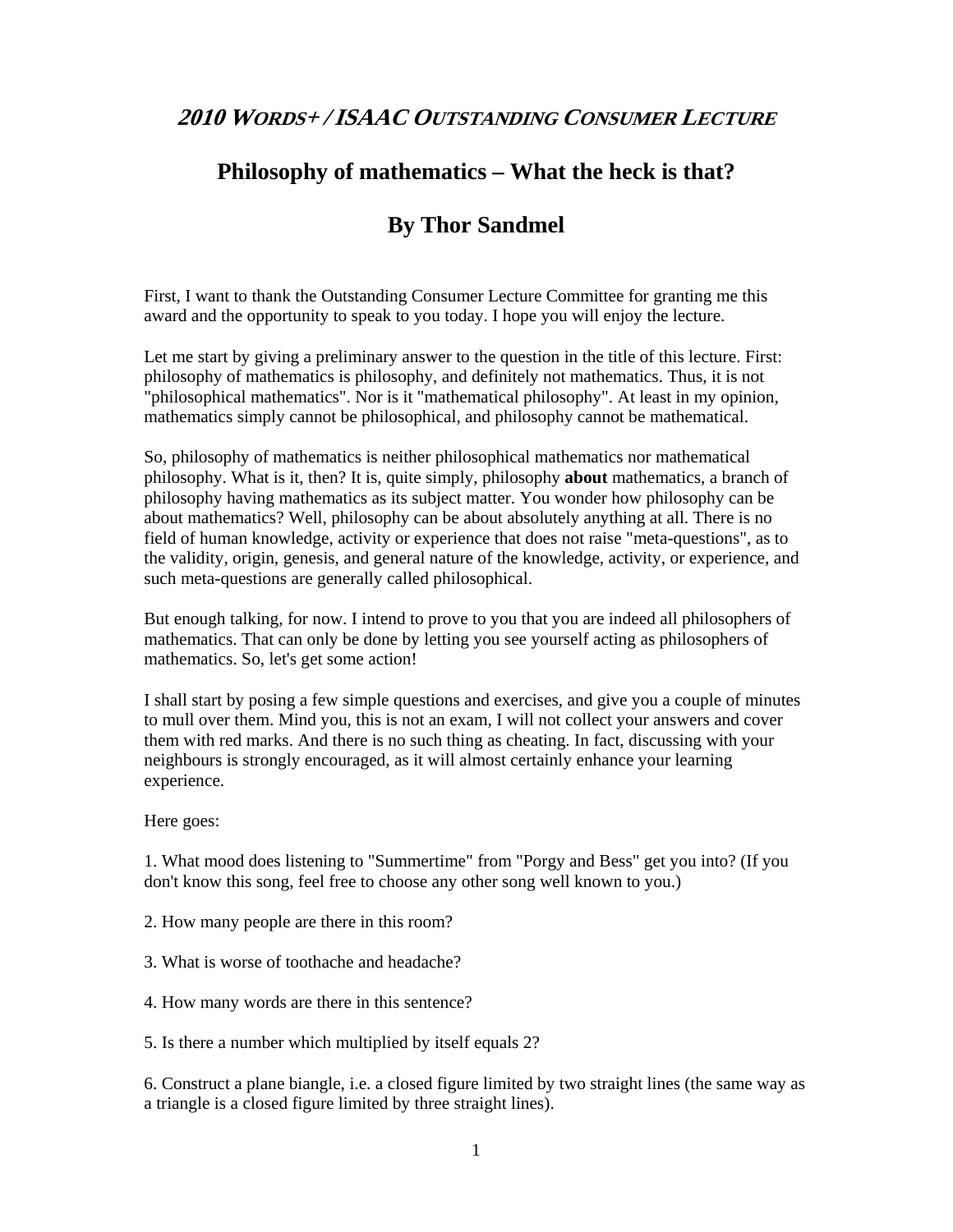7. Given an equilateral triangle, i.e. a triangle where all three edges are of equal length. Divide it into four exactly equal equilateral triangles.

Now, I'll give you a couple of minutes to think about these seven questions or exercises. Don't take this too seriously, don't fret about finding the "correct" answers, just give them all a try.

(Pause)

OK, I guess we have to resume now, or we shall be too late for lunch. Now, we will let the seven exercises remain on the screen, while I give you some meta-exercises, exercises **about** these exercises. First:

Meta-exercise 0: Why did I give you these silly exercises?

Think a little about this. After the lecture, you may think again, and see if you have changed your mind.

(Brief pause)

Two more meta-exercises to go:

Meta-exercise 1: Which of these exercises were mathematical?

And

Meta-exercise 2: Which exercises had anything at all to do with mathematics?

Again, I will give you a couple of minutes to review the exercises in the light of the metaexercises. Do feel free to discuss with your neighbours.

(Pause)

Time to move on again. Now we are getting really advanced: Here comes the

Meta-meta-exercise: How did you solve the meta-exercises? How do you distinguish between mathematical exercises, exercises with both mathematical and non-mathematical content, and exercises having nothing to do with mathematics?

Take a minute or two to think about this. And if you are getting nervous about the meta-metameta-exercise, the meta-meta-meta-meta-exercise etc., just take it easy. I promise you, we shall not climb any higher on the ladder of abstraction.

(Pause)

Done?

Of course not. I have thought consciously about this for about 35 years (and subconsciously since early childhood), and I still feel there is more to find out about it. So I certainly do not expect you to figure it all out in two minutes. Like all other endeavours of life, philosophy of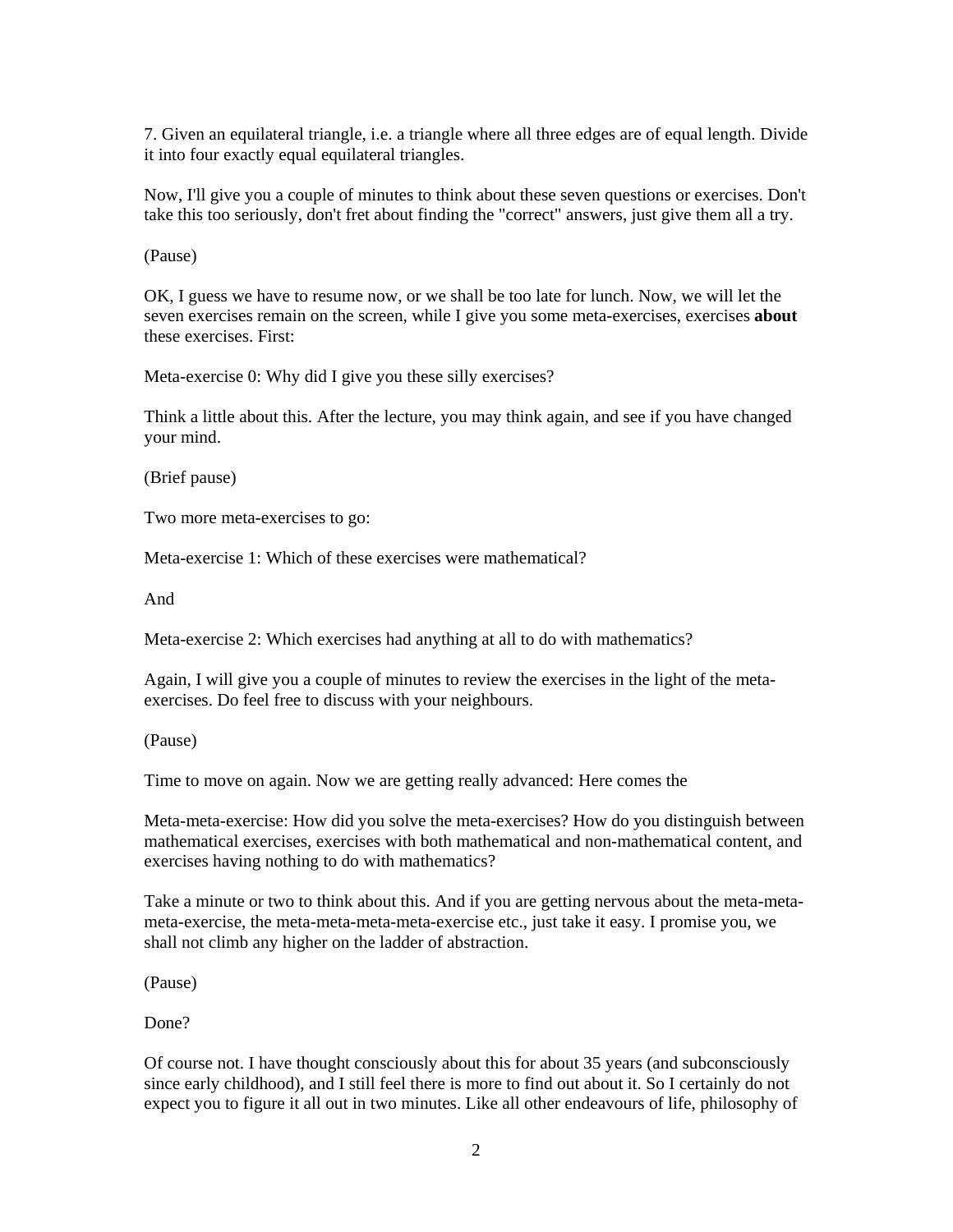mathematics is not so much about the final answers, whatever they may be, as the process of searching for temporary, partial answers, posing new and maybe more precise questions, and so on. Thus, whatever you thought about this last question, I can congratulate you on having done some philosophy of mathematics!

Indeed, the meta-meta-exercise poses one of the core questions of the philosophy of mathematics: What, if anything, distinguishes mathematical knowledge and activities from other kinds of knowledge and activities? Another question, which may be regarded as the reverse side of the same coin, is: What, if anything, is common to mathematical knowledge and activities, and this or that other kind of knowledge and activities? A third question, forming an almost Hegelian synthesis of the two first, is: What connections are there between mathematical knowledge and activities, and other kinds of knowledge and activities?

Before going on, I shall make brief comments on each of the seven exercises, not to give you "the one and only correct answer", but to satisfy some of your curiosity, give you some more food for thought, and perhaps clear up a few possible misunderstandings.

1. Here I am asking for your emotional reaction to a piece of music. Of course, there are deep connections between music and mathematics, but those connections would seem to have very little, if any, bearing on our emotional response, as a quality of a specific experience.

2. This involves the most elementary of all mathematical activities: counting. Thus, this exercise obviously has something to do with mathematics, and at kindergarten level it might even count as a mathematical exercise. But with a view to our search for distinguishing characteristics of mathematics, we should also ask for any peculiarity of this counting procedure. One very outstanding feature is its **formality**. When you tried to estimate the number of people in this room, did you take their respective age, size, gender or clothing into account? Of course not! A young beautiful girl counts just as much as an ugly old troll like me. You abstracted from almost all the information your senses were gushing upon you. The people were no longer individuals in all their glorious inequality, they were reduced to abstract units to be successively added to an equally abstract set. In short, you were focusing on one single, tiny, purely formal aspect of your experience, leaving out all other aspects as irrelevant to the task at hand.

3. Here we are comparing two different experiences as to their painfulness. Again we are disregarding the full content of the experiences, trying to put them on a common scale of pain. The comparison is qualitative, not quantitative, so we are not using the full concept of number. But we are in fact using a rather advanced concept, which in abstract algebra is called "partial order". This very general concept can also incorporate the possibility that toothache and headache are not comparable with regard to painfulness. Thus, improbable as it may seem, this exercise could in fact be interpreted as having something to do with mathematics, more precisely, abstract algebra. However, as it only involves a direct application of an idea capable of being moulded into an abstract mathematical concept, without any argument or reasoning occurring, regarding it as a mathematical exercise would be a little far-fetched. But if we had elaborated it a little, saying for instance: "If toothache is worse than stomach-ache, and stomach-ache is worse than headache, what is then worse of toothache and headache?", it might be construed as a simple mathematical exercise, its answer depending on whether the relation "worse than" is assumed to have the transitivity property we normally take for granted in any (potentially) numerical scale. If a mouse is smaller than a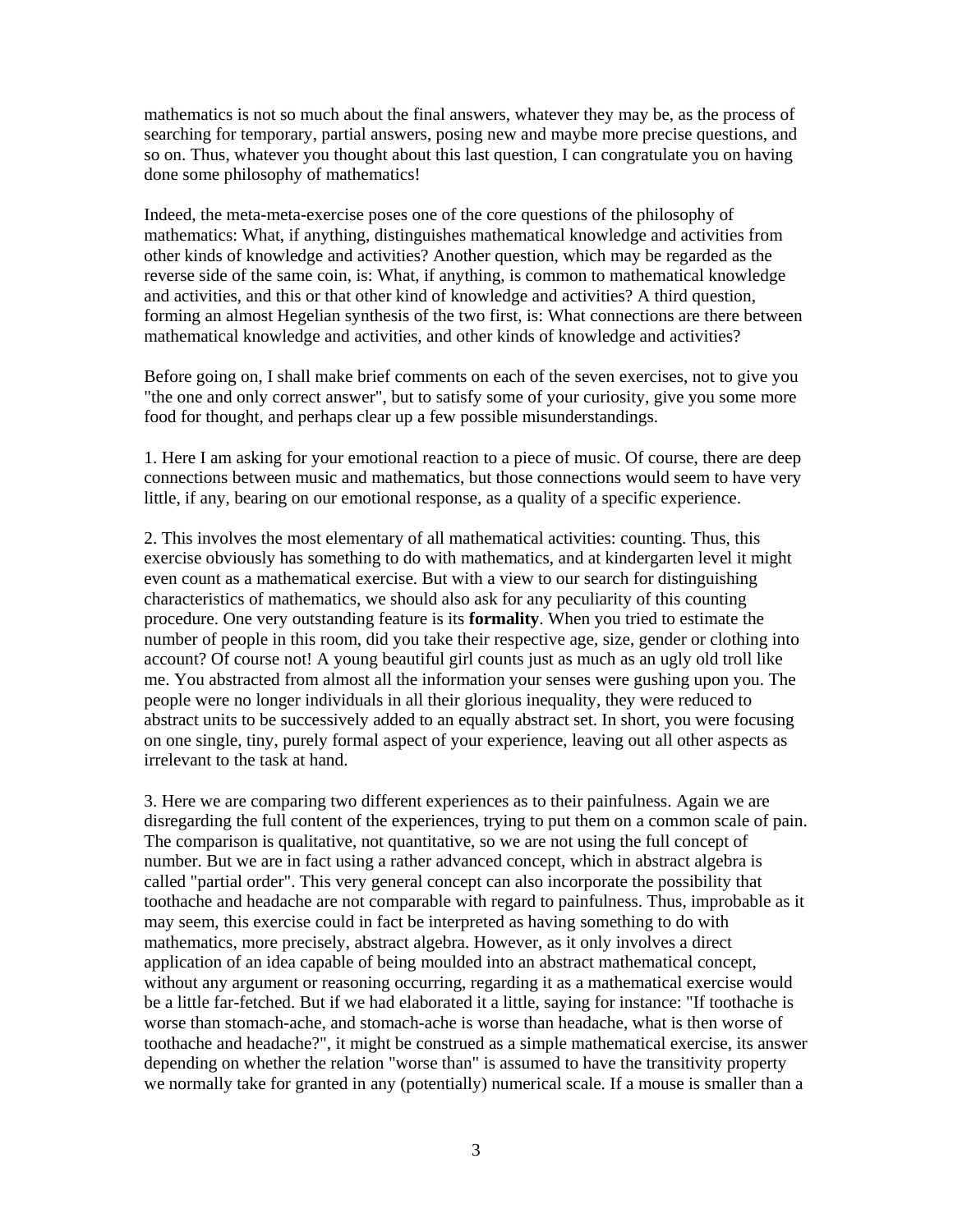cat, and a cat is smaller than an elephant, then, lo and behold, a mouse is smaller than an elephant! What a mind-shattering insight!

4. This is a simple counting exercise, but it has a curious quality of "self-reference", it is a sentence asking about itself. Such self-reference is far from unknown in our daily thinking, we are (or at least we should be) constantly questioning our own words as we are saying them. But here the self-reference is very explicit. Also, it is somewhat paradoxical in that the answer may vary with the language used, and even with different ways of putting it in the same language. The answer to "How many words are there in this sentence?" is obviously 8, but if we had said essentially the same thing this way: "How many words does this sentence contain?", the answer is suddenly 7. My French is rusty, to put it mildly, but I hope this is not too far from being correct: "Combien de mots y a-t-il dans cette phrase?" Here, if we count at-il as two words, the answer is 9. In my language, Norwegian, we do not have the "doconstruction", so we could say, translated word by word: "How many words contains this sentence?", which brings the count down to 6.

Self-reference can also lead to real paradoxes, as in "This sentence is false". If it is true, then it is false, but if it is false, then it is true! Another version is the so-called "Liar's paradox". If I say: "I am lying", then if I am lying I am telling the truth, but if I am telling the truth, I am lying! What a mess!

5. This one was a real headache, perhaps worse than a toothache, for the ancient Greeks. On the one hand, they could easily construct a right-angled triangle where the two perpendicular sides were of equal length, say one meter, or whatever length unit they had. Of course, they knew their Pythagoras very well: the square on the hypotenuse is the sum of the squares on the two perpendicular sides. This sum is clearly 2. Thus, the length of the hypotenuse, measured in the same unit as the other sides, should be a number which multiplied by itself equals 2.

On the other hand, their number concept included the natural numbers, i.e. the numbers we use in counting, 1, 2, 3, etc., and fractions of these. Obviously, there is no natural number which multiplied by itself equals 2. But they could also prove that there is no fraction which multiplied by itself equals 2. They could get as close as they wanted, but they could never get exactly 2.

Euclid developed a complex theory of "proportions" to deal with this difficult situation. These "proportions" were in effect a new kind of "numbers", of which the natural numbers and the fractions formed only a small part. Within this new expanded set of "numbers" there is a number which multiplied by itself is exactly 2.

So, the answer to the exercise is no if you only accept natural numbers and fractions as "numbers", and yes if you also accept this new kind of numbers. Nowadays we have other, simpler ways of constructing the so-called "real numbers", and we have also made several further expansions of the number concept.

6. Here, I have been really naughty. I hope you did not waste too much time on this one. There simply are no plane biangles! Try as you might, you have to have at least three straight lines to get a closed figure. Why? Alas, I cannot give you a satisfactory answer to that simple question here. I can only say that it has to do with some deep properties of our immediate intuition of space.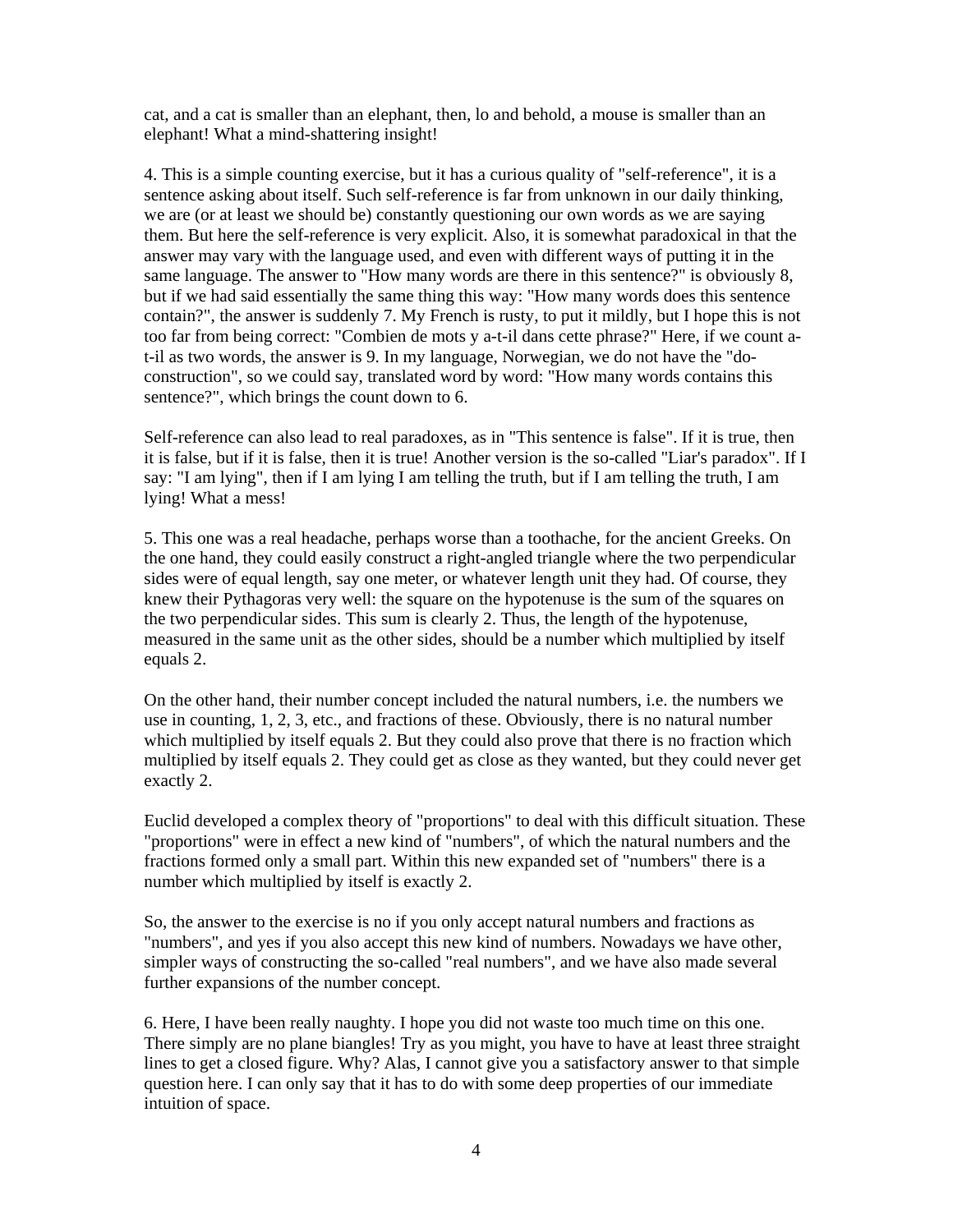Some of you may have heard of "non-Euclidean geometries". The geometry we learned at school was the good old Euclidean one, and until about two centuries ago there was no other geometry. But problems related to Euclid's parallel postulate eventually led some brave souls to entertain the idea of alternative geometries, which quite naturally were dubbed "non-Euclidean". Now, in one of these alternative geometries plane biangles are in fact possible! As it happens, this geometry can be fairly accurately depicted in Euclidean spherical geometry. On a sphere, of course, there are no straight lines. But if you cut a sphere with a plane, the cutting curve will be a circle, and if the plane goes through the centre of the sphere, the circle will have the same radius as the sphere itself. Such circles are understandably called "great circles" on the sphere. If we ignore the fact that the earth is not a perfect sphere - like some of its inhabitants it is a bit fatter round the middle - we can think of the equator and the meridians. Now, if we accept the great circles as "best substitutes" for straight lines on the sphere, we see that any two such "straight line substitutes" will indeed give us a "spherical biangle". For instance, the meridian through Greenwich and the meridian through St. Petersburg give a biangle containing Barcelona and the easternmost part of Spain, most of France, a little bit of England, and almost all the rest of Europe, except Portugal. It would also include a large chunk of Africa, with Libya, Tunisia, Chad, Nigeria, etc.

7. This one is simple, if you draw the right lines. I guess the figure says it all:



Each of the small triangles is equilateral, like the large one - well, at least if you disregard my ineptitude at drawing. What is really important here is to realize that we could repeat the process ad indefinitum, getting smaller and smaller triangles, and we could also go the other way, regarding the large triangle as part of an even greater one, and repeat that process too, getting larger and larger triangles. This reveals a very important quality of space, which I have called "homogeneity of scale": no matter how much we zoom in or out, space always "look the same". This is not the case for the non-Euclidean geometries. Thus, in my opinion, only Euclidean geometry describes the space of our intuition, space as immediately perceived by us.

Now, back to the peculiarities of mathematical knowledge. Consider a very simple example: At school I learned that there are nine planets in our solar system. Since then, poor Pluto has been robbed of its planethood, so now there are eight. I don't know about you, but I feel that the number of planets in the solar system is a rather arbitrary fact (or "contingent", as the philosophers like to say). There might have been five, or seven, or fifteen, or whatever. Probably, there are other solar systems out there with any of these numbers of planets. Now, I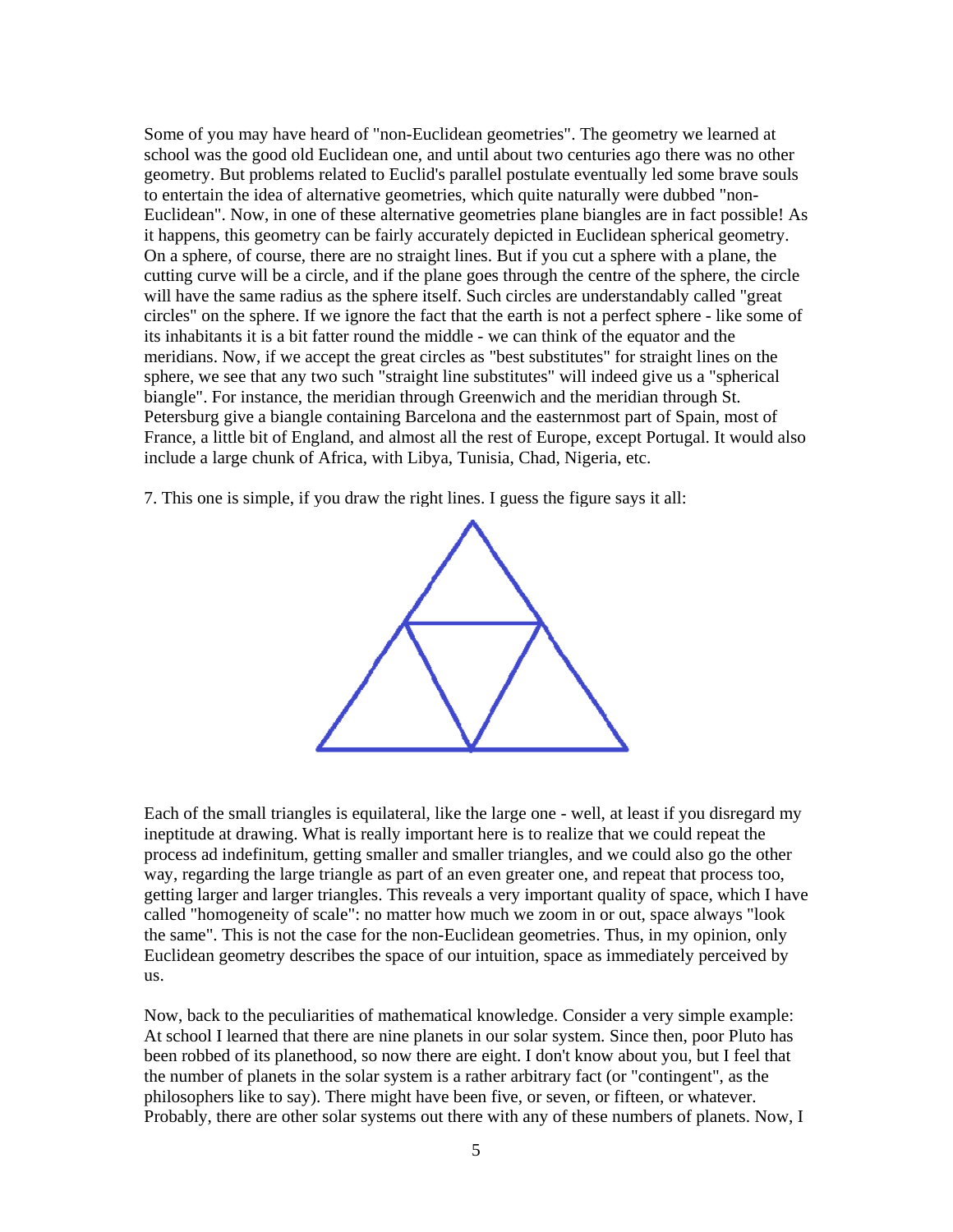also learned that 2 plus 2 equals 4. Could this also have been different? Could there be some other place in the universe, or some other conceivable universe, where 2 plus 2 equals 3, or 5? I think most of us would say no. But if asked why, most of us would be hard put to come up with a cogent answer. Besides, let us apply this simple arithmetical fact, for instance to "live animals": 2 live animals plus 2 live animals equals 4 live animals. In most cases, this is undeniably true. But what if the two first animals were hungry wolves and the other two were sheep? Well, in the garden of Eden this might still give four live animals, but in our brutal world the most probable result of this calculation is two happy, satisfied wolves and two eaten-out sheep carcasses.

I think most of you would agree with me that this case does not constitute a counterexample to the general truth of 2 plus 2 equals 4. Why? I cannot give you my complete answer here, just hint that, in my opinion, arithmetic is about successions, not about the fortunate relative stability of the objects in our world. And after all, the wolves and the sheep would remain four live animals – two salivating wolves and two terror stricken sheep - for a few seconds.

If "2 plus 2 equals 4", and maybe all other mathematical truths as well, really could not have been otherwise, these truths clearly differ from most other truths we know. While a physical, psychological, astronomical, or historical assertion may be true, a mathematical assertion would seem to be not only true, but **necessarily true**. In philosophy, such assertions are called **a priori**. Mind you, that an assertion is a priori only means that if it is true, it is necessarily true. It does not mean that it is obviously true, or that we can be absolutely sure that it is true. This is, in fact, a common misunderstanding, even among distinguished professors of philosophy! So, now you can brag about knowing more than they do! But don't tell them I told you, or they will pursue me for the rest of my life...

So, our gut feeling, as amateur mathematicians, is that mathematical statements are a priori in this specific sense, and I can tell you, without a shadow of a doubt, that the more mathematical experience you get, the more certain you will be about this gut feeling. Nevertheless, contrary to the situation just two centuries ago, most philosophers of mathematics today reject it. In fact, I find myself belonging to the endangered species of "a priorist" philosophers. Not only do I assert that mathematics is a priori, I also claim to have incontrovertible proof of this alleged fact, thereby causing such vigorous headshaking by the majority of my colleagues that I am afraid they may injure their necks.

I cannot go further into this issue here. Instead, I shall briefly sketch the main historically occurring positions in this field, with the question of whether mathematics is a priori as a convenient starting point.

Ok, we have to decide what to do about this gut feeling. If we choose to accept it, then it is natural to ask whether there are other a priori sciences. The most obvious candidate is, of course, logic. I mean, if a bachelor is defined as an "unmarried man", then the claim "all bachelors are unmarried" may not be very enlightening, but it is most certainly true. Moreover, it is **necessarily true**, it is absolutely inconceivable that we would ever find a counterexample, i.e. a married bachelor. Thus, logic would seem to be even more obviously a priori than mathematics.

With two a priori sciences, what is the relationship between them? One possible answer is that mathematics is deducible from, or even essentially identical with, logic. This is the position called **logicism**. The German philosopher Gottlob Frege tried to carry out the deduction of a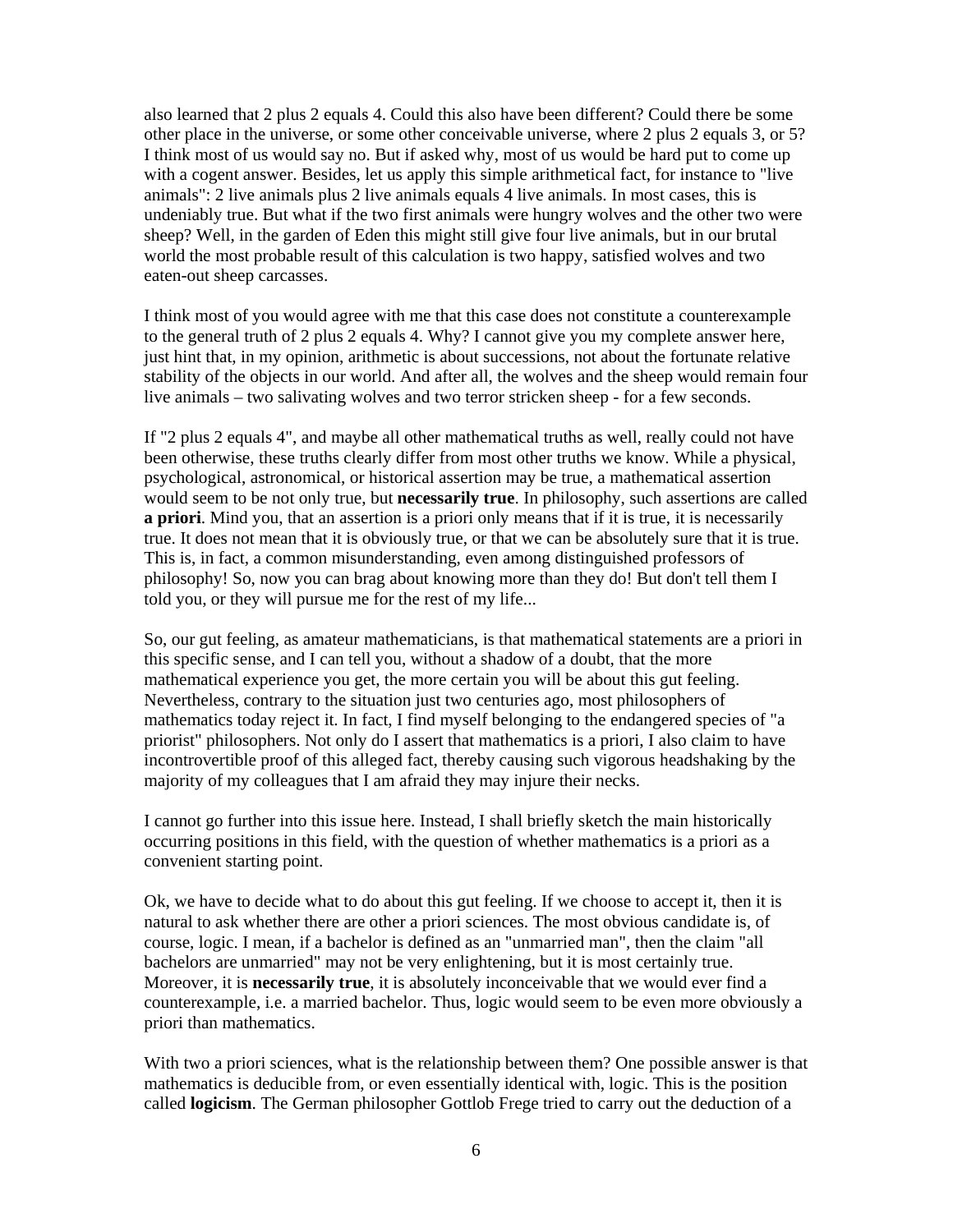part of mathematics, arithmetic, from logic. His attempts ended up in self-contradictions, the so-called paradoxes of set theory. So, logicism did not seem to work very well. Nonetheless, a reduced version of logicism, "**if-then-ism**", is more or less enthusiastically endorsed by most mathematicians. This approach admits the possibly non-logical character of mathematical **axioms** and **theorems**. Only mathematical **proofs** or **inferences**, i.e. "if-then-statements", are still said to be derivable from pure logic. Everybody agrees that the old Aristotelian logic does not suffice, but most philosophers and mathematicians say that with modern so-called secondorder quantificational logic, the task is still formidable, but feasible. I beg to disagree. My contention is that many inference patterns now counted as "logical", are not purely logical at all, but distinctly mathematical, so that we really end up saying that mathematics can be derived from mathematics, which does not seem very surprising.

Thus, despite its popularity among mathematicians, if-then-ism does not seem to offer a viable way of validating our gut feeling about mathematical statements being a priori, i.e. necessarily true, if true. But what about going all the way? We have already noticed the curious **formal** character of mathematics. Now, instead of just retreating from asserting the truth of the axioms and the theorems as independent statements, but still assert the allegedly logical connections between them, we could retreat from asserting anything at all. To see that this seemingly absurd position is even conceivable, we have to consider a simple but easily overlooked fact: To be expressible and communicable at all, any mathematical definition or statement has to be expressible as a finite sequence of symbols. This is not very surprising. After all, even a sonnet by Shakespeare is expressed as a finite sequence of letters, spaces, and punctuation marks.

So, what we need is a finite set of symbols, rules for combining those symbols into terms, rules for combining terms into definitions and statements, some finite set of statements called axioms, and finally rules for "valid" transitions from a statement or set of statement to a new statement. I am omitting a lot of intricate details here, but this is enough to get the general picture needed for our introductory purposes. Such a collection of symbols and rules we may call a formal system, and the program of **formalism**, a way of thinking in the philosophy of mathematics instigated by the great mathematician David Hilbert, is to translate all of current (and future) mathematics into such formal systems.

If Hilbert's vision had come to fruition, everything would have been rather transparent. We would simply resort to juggling finite sequences of symbols, meticulously observing the rules of the game. And that is all that is left: a game just like chess, a lot more complex and intricate, but yet a game. Hmm, this seems to fit rather well with the picture most people have of what mathematicians are doing…

But formalization proved to be more powerful than Hilbert had bargained for. Indeed, it was powerful enough to prove its own limitations! In the 1930's, a young German mathematician, Kurt Gödel, was able to construct a formal statement essentially saying of itself: "I am not provable". He was also able to prove that if a formal system strong enough to be of any mathematical interest is consistent, i.e. free from contradictions, then this can never be proved within the formal system itself. Thus, formalization can never be complete, and formalism, though elucidating the essential feature of formality, did not give us a completely satisfying picture of the nature of mathematics.

Now we seem to be back at square one. Do we really have to reject our gut feeling that mathematics is a priori? In fact, a majority of contemporary philosophers of mathematics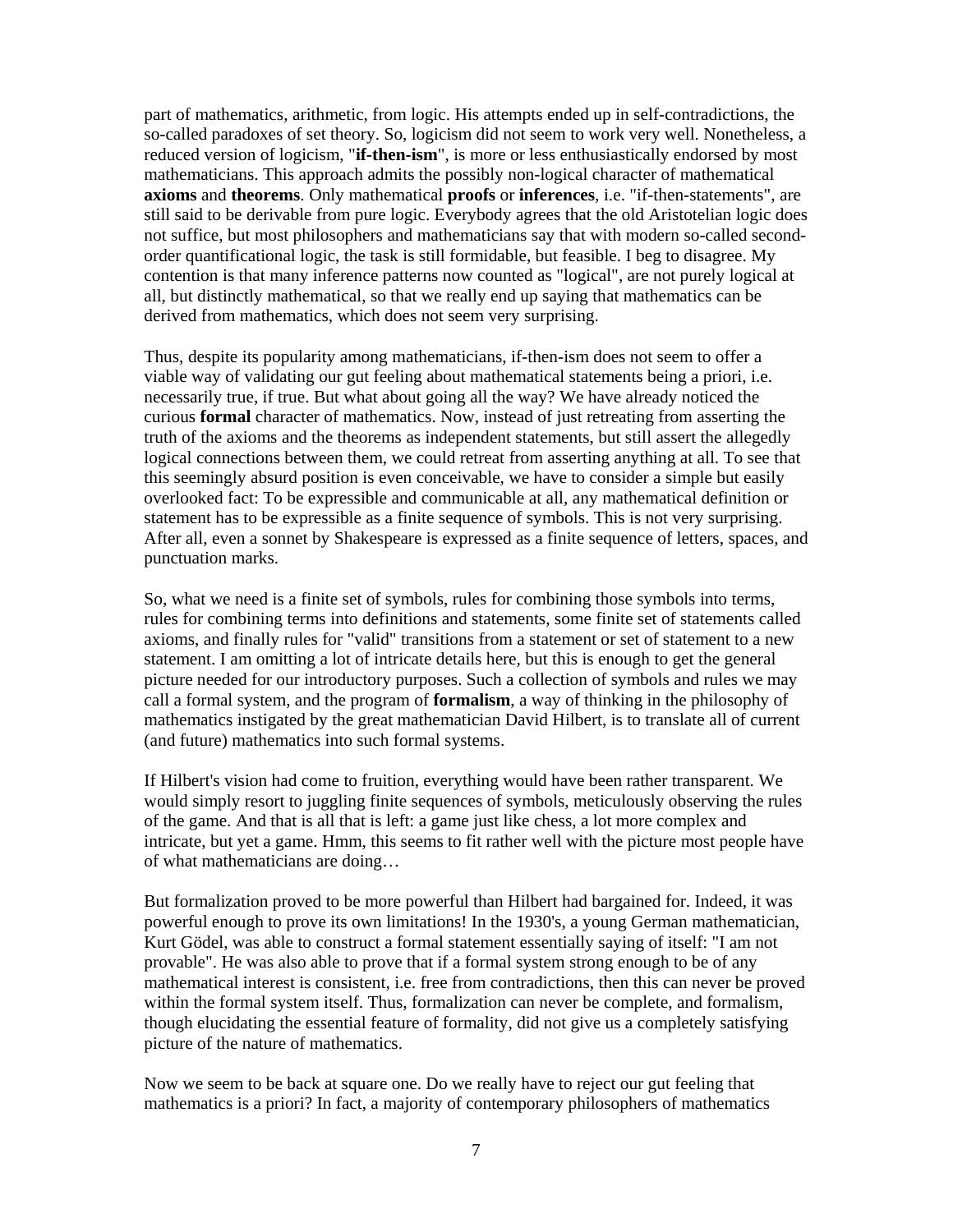draw that conclusion, and most of the current discussion in the field is really between different versions of **empiricism**. The central thesis of empiricism is that mathematical statements, like  $2+2=4$ , are empirical, on a par with physical laws like the law of gravity or astronomical facts like the number of planets in our solar system. Well, how do empiricists account for our persistent gut feeling? Of course, there are variations, but the common denominator of their answers is that some portions of our experience are more certain and therefore more immune to change, than others. Our total body of knowledge could be compared to an onion, where the outer layers are most liable to be changed by new experience. Logic and mathematics belong to the innermost core, and are therefore far less likely to undergo any substantial corrections, no matter how bizarre our future experience may be. But even here no absolute guarantee against future corrections can be issued. Our gut feeling is therefore correct in giving us greater faith in mathematical facts than in most other facts we encounter. It is just not correct in asserting the **absolute necessity** of these facts.

Nice try, but no thanks! In most cases, I am willing to negotiate to reach an agreed compromise, but when it comes to truth, I am a hard nail. And I just don't buy this. To me, the difference between logic and mathematics on the one hand, and other fields of knowledge on the other, is a difference of species, not one of degree. Therefore, I am obliged to reject empiricism out of hand.

Fortunately, we have not yet exhausted all possibilities. Hitherto, we have all but ignored the role of the human mind. We have talked about logic, formal systems, and experience, as some abstract entities existing "out there". But of course, it all goes on in our minds. A textbook of mathematics is no different from a novel or a dictionary until someone reads it and hopefully understands it. Thus, mathematical objects and processes would seem to be a kind of **mental** entities and activities. This is the view of **intuitionism**, instigated by the Dutch mathematician Brouwer.

For intuitionism, mathematical objects and operations are a certain kind of **mental constructions**. "Construction" and "constructibility" are the core concepts. The plane biangle does not exist because it cannot be constructed. On the other hand, we can easily construct a right-angled triangle with the two perpendicular sides of equal length, and the length of the hypotenuse gives a number which multiplied by itself equals 2, so this number does exist.

This scheme seems to work very well. But there are problems with this demand for constructibility. For instance, the life-time of the human race is probably limited. Therefore, most natural numbers will never be explicitly constructed by any human being. But don't they exist?

As you may have guessed, I am not altogether satisfied with the intuitionist approach either. And now I am running out of time, so this will be the last approach I will tell you about. But before I end the lecture, I feel obliged to at least hint at my own preferred approach.

Brouwer's intuitionism is quite explicitly inspired by Immanuel Kant's account of mathematical knowledge. In Kant too, the concept of construction is crucial. Also, he would partly agree with Brouwer as to the "non-logical", yet a priori, character of mathematics. However, in my opinion Brouwer both oversimplifies and complicates the Kantian concept of construction, thereby making his approach very vulnerable to empiricist assaults. I mean, we may grant that our mental operations are a part of nature, but why should other parts of nature, as apples or stones, conform to our mental predilections? Is it not more probable that these